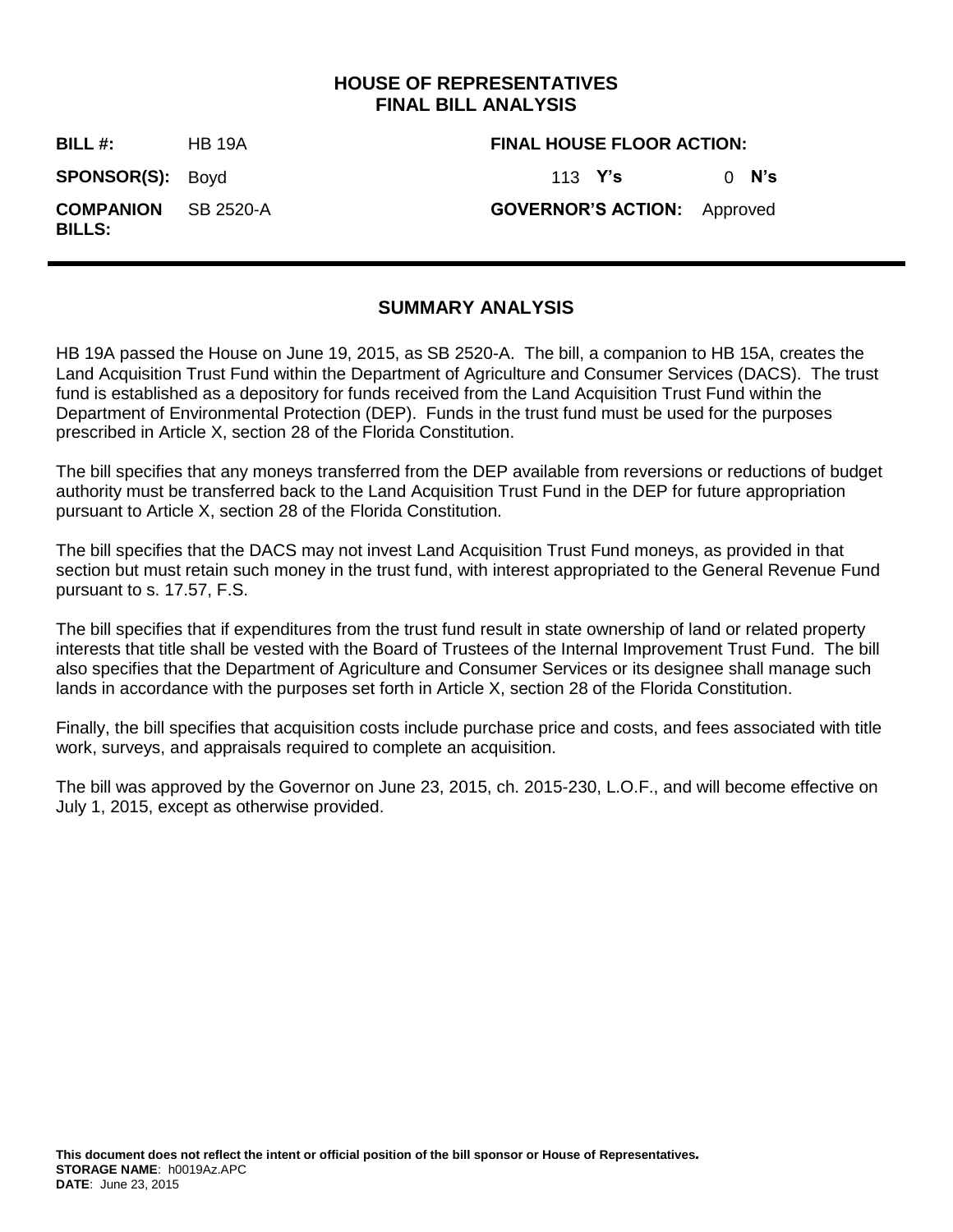# **I. SUBSTANTIVE INFORMATION**

#### A. EFFECT OF CHANGES:

HB 19A creates the Land Acquisition Trust Fund within the Department of Agriculture and Consumer Services (DACS) for use as a depository for funds received from the Land Acquisition Trust Fund within the Department of Environmental Protection (DEP). Funds in the trust fund must be used for the purposes prescribed in Article X, section 28 of the Florida Constitution.

Any moneys transferred from the DEP available from reversions or reductions of budget authority must be transferred back to the Land Acquisition Trust Fund in the DEP for future appropriation pursuant to Article X, section 28 of the Florida Constitution.

Article III, section 19(f) of the Florida Constitution requires that every trust fund be created by a threefifths vote of the membership of each house of the Legislature in a separate bill for the sole purpose of creating a trust fund. State trust funds terminate not more than four years after the initial creation unless re-created. This trust fund will terminate on July 1, 2019, pursuant to Article III, section 19(f) of the Florida Constitution, unless terminated sooner or re-created by the Legislature.

The bill specifies that the DACS may not invest Land Acquisition Trust Fund moneys, as provided in that section but must retain such money in the trust fund, with interest appropriated to the General Revenue Fund pursuant to s. 17.57, F.S.

The bill specifies that if expenditures from the trust fund result in state ownership of land or related property interests that title shall be vested with the Board of Trustees of the Internal Improvement Trust Fund. The bill also specifies that the Department of Agriculture and Consumer Services or its designee shall manage such lands in accordance with the purposes set forth in Article X, section 28 of the Florida Constitution.

Finally, the bill specifies that acquisition costs include purchase price and costs, and fees associated with title work, surveys, and appraisals required to complete an acquisition.

## **II. FISCAL ANALYSIS & ECONOMIC IMPACT STATEMENT**

- A. FISCAL IMPACT ON STATE GOVERNMENT:
	- 1. Revenues:

None.

2. Expenditures:

None.

- B. FISCAL IMPACT ON LOCAL GOVERNMENTS:
	- 1. Revenues:

None.

- 2. Expenditures:
- C. DIRECT ECONOMIC IMPACT ON PRIVATE SECTOR: